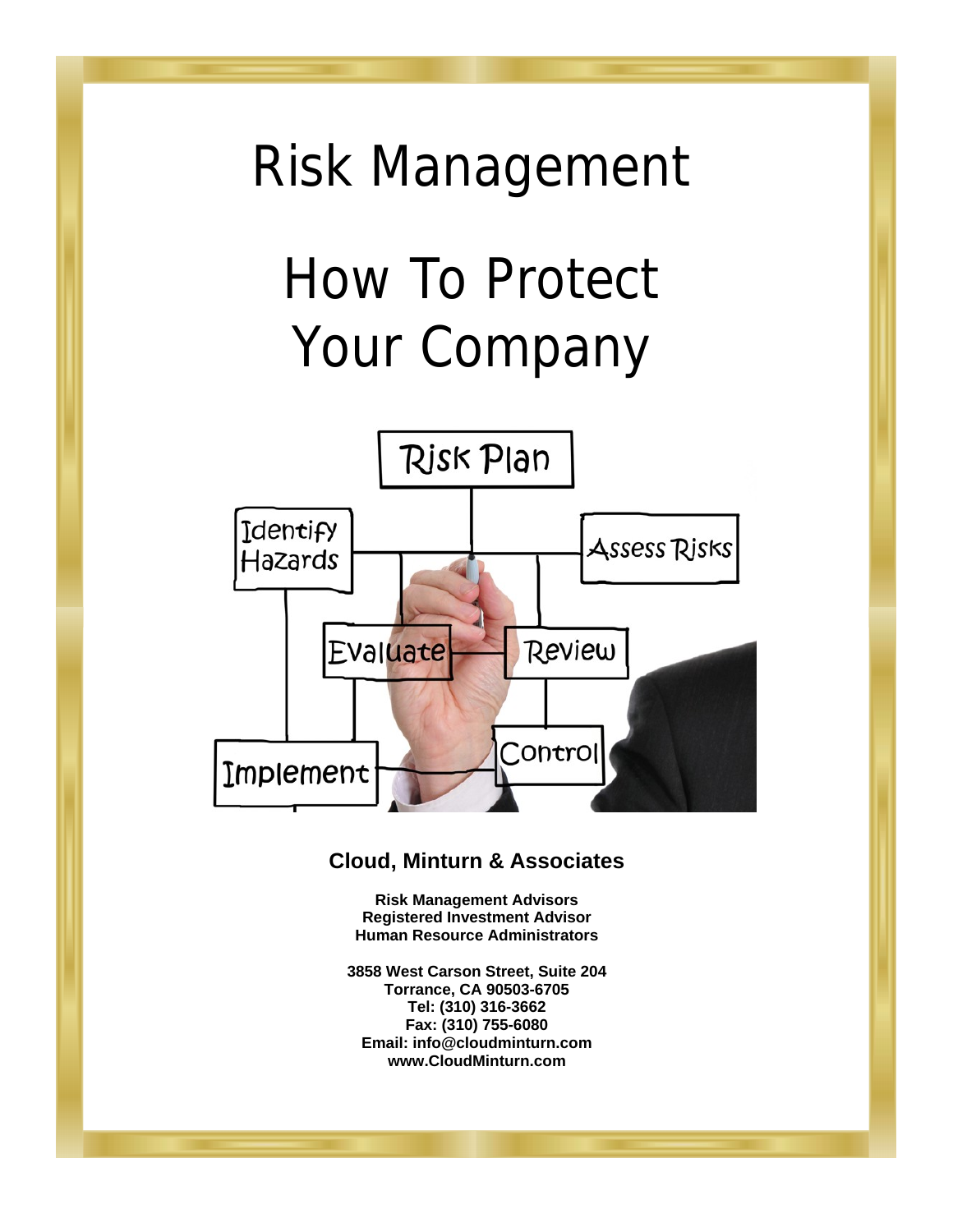### **Important Notice**

For further information, please contact:

Cloud, Minturn & Associates 3858 W. Carson St., Suite 204 Torrance CA, 90503 Tel: (310) 316-3662 Fax: (310) 755-6080 Email: info@cloudminturn.com www.cloudminturn.com

DISCLAMER: This report is intended to give an overview of the subject matter and serve as a basis for further discussion. It should not be relied upon for detailed answers to specific questions. Although great effort has been taken to provide accurate numbers and explanations, the information in this report should not be relied upon for preparing tax returns or making investment decisions. The actual application of some of these concepts may be the practice of law or require application of IRS rules and regulations and should be discussed with the appropriate professional advisor (Attorney or CPA).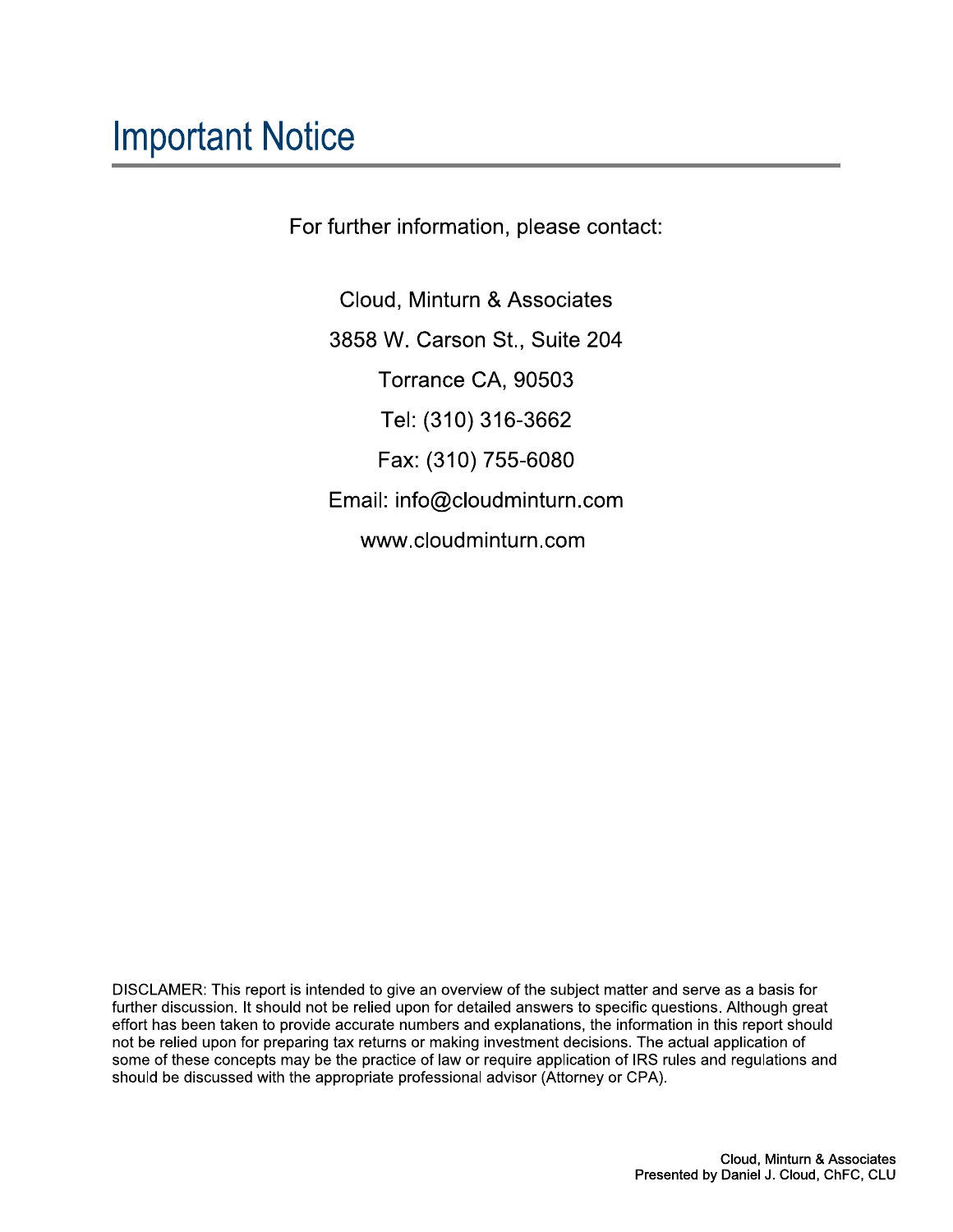## RISK MANAGEMENT



Identifying and Treating Loss Exposures

The main purpose of risk management is to identify those areas in the operations of a business which, if ignored, will leave the entity exposed to serious financial loss. There are four (4) basic steps to risk management:

- 1. **Identifying** the problem,
- 2. **Selecting** appropriate treatment,
- 3. **Evaluating** the treatment, and
- 4. **Monitoring** the selected program.

These responsibilities generally fall upon the shoulders of the owner and/or manager of a firm, as most companies do not have the resources to employ their own Risk Manager.

Let's detail the four (4) processes outlined above. In doing so we will begin to see how, by combining loss control measures, insurance, risk transfers and planned retention, a company can successfully meet its risk management objectives.

### **Step #1: Identifying the Problem**



Identification is the first step in any Risk Management Program. If an exposure is not recognized, then it may be unconsciously retained. This is particularly important in the area of Professional Liability which may involve bodily injury and even wrongful death suits alleging negligence on the part of the agent in failing to properly advise clients regarding the sometimes inherent dangers of travel.

Identifying all loss exposures should be an ongoing process, since conditions affecting the business environment are ever changing. For example, if a business opportunity presented itself tomorrow, a company's situation could quickly change.

In identifying current and any potential new exposures, a manager should rely on the advice of as many professionals as possible, such as attorneys, accountants, insurance brokers and trade associations.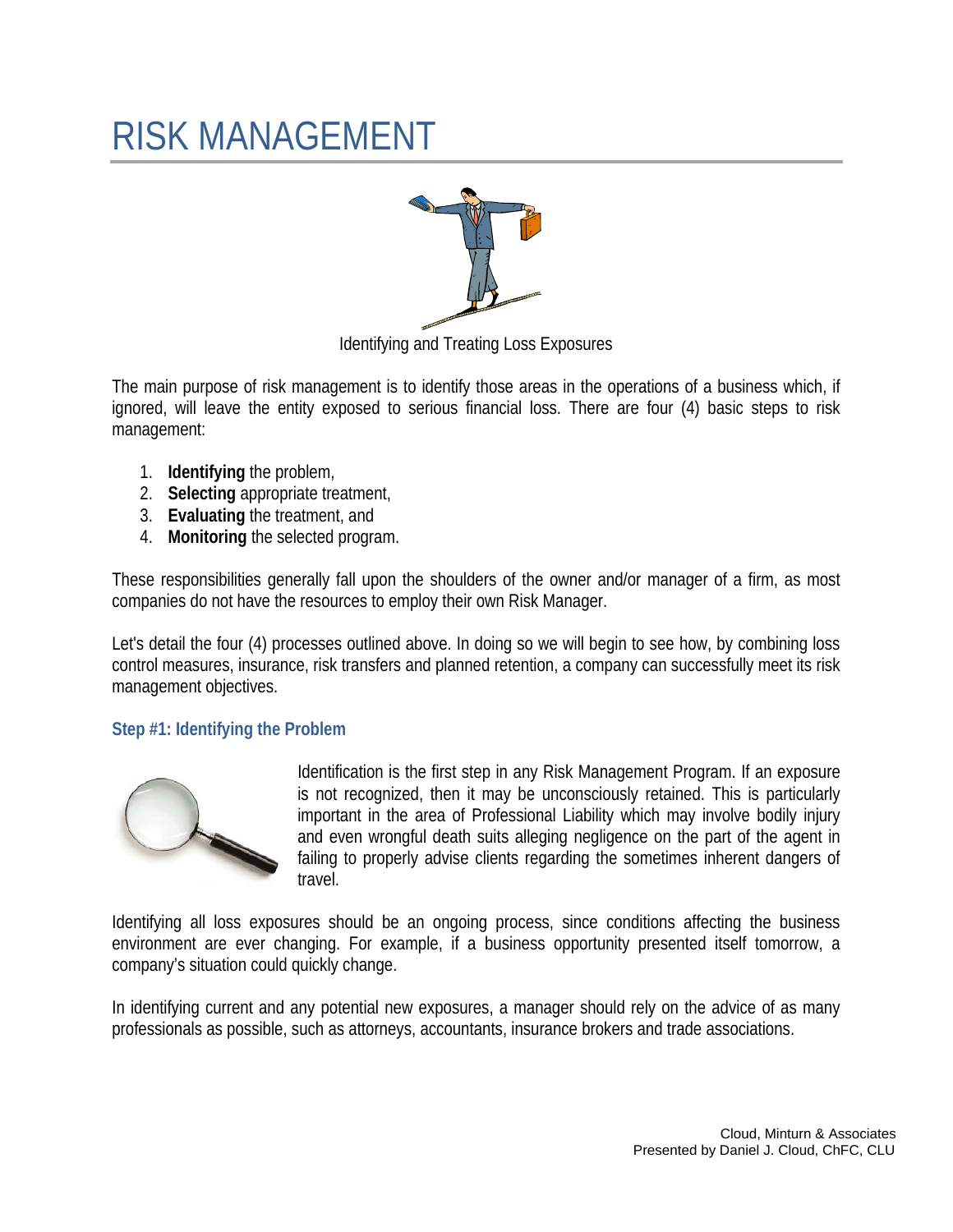#### **Step #2: Selecting Appropriate Treatment**

This aspect of risk management involves those four (4) treatments mentioned earlier: Loss Control, Insurance Protection, Risk Transfers, and Planned Retention. Most companies use a combination of all four (4) treatments in their risk management programs.



**Loss Control** - These are measures which can be taken to reduce the frequency and severity of losses.

There are a number of loss control methods available to companies. Some of these measures include: screening and selection of suppliers, wording of brochures, employee handbook, proper usage of HR forms, injury & illness prevention program, offering of insurance, client refunds, written contracts and handling of potential liability claims.

**Insurance Protection** - Among the Liability-related insurance products available to companies:

**Professional Liability Insurance** - Many different types exist, however, experts often recommend that a Professional Liability product offer separate and distinct coverages for Bodily Injury and Property Damage, (including specific mention of "non-owned" and "hired" automobile coverage), Errors and Omissions, and Personal Injury. The policy should clearly state that all of the operations of the insured company are covered, as opposed to specifying just a portion, or excluding certain operations. This comprehensive approach can help to eliminate potential gaps in coverage.

**Workers Compensation & Employer's Liability** - Available through private insurers or state funds, these products compensate employees for job related accidents or illness and protect employers against claims for which they are held legally liable.

**Commercial Auto Liability Coverage** - For owned and leased/hired vehicles.

**Umbrella Liability Coverage** - Provides excess limits over existing liability coverages, and primary coverage for some areas not covered by underlying insurance.

**Employment Practices Liability** - A form of liability insurance covering wrongful acts arising from the employment process. The most frequent types of claims alleged under such policies include: wrongful termination, discrimination, and sexual harassment.

**Fiduciary Liability** - The responsibility on trustees, employers, fiduciaries, professional administrators, and the plan itself with respect to errors and omissions in the administration of employee benefit programs as imposed by the Employee Retirement Income Security Act (ERISA).

**Cyber Liability** - Addresses the first and third party risk associated with e-business, the Internet, networks and informational assets. Cyber Liability Insurance coverage offers protection for exposures arising out of Internet communications. The risk category includes privacy issues, the infringement of intellectual property, virus transmission, or any other serious trouble that may be passed from first to third parties via the Web.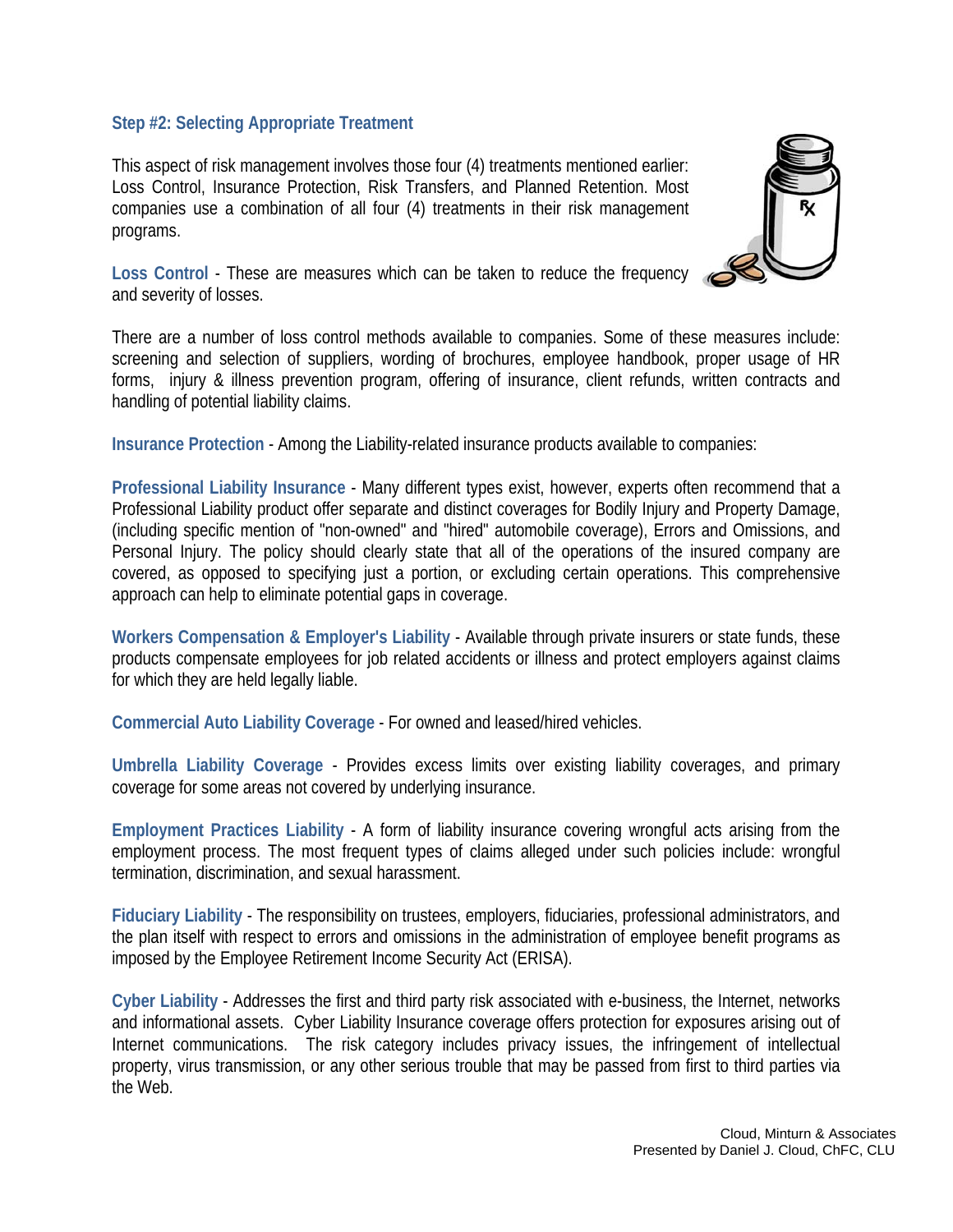**Directors & Officers Liability Insurance** - Protects against claims from stockholders, partners, and employees, competitors, creditors & regulatory agencies.

**Risk Transfers** - When a company transfers an exposure, or the financial responsibility associated with that exposure, they are said to be "transferring risk." That is, the consequences of the exposure are passed to another, and/or the activity related to or causing the exposure is transferred to another.

Insurance is a perfect example of the first type of risk transfer. With insurance, the financial consequences of the loss are transferred from the insured to the insurer. Other examples of this type of risk transfer are disclaimers and hold harmless agreements.

An example of the second type of risk transfer, in which the activity itself is transferred to another party. For example: a tour company electing to contract with a bus company for transport of its clients. Rather than use its own buses, which might be in disrepair, a portion of the risk is transferred to the bus company. Of course, this scenario might bring about contingent liability if, for example, the tour operator was negligent in failing to determine that the bus company was properly insured.

The main objective of any transfer should be to place the financial responsibility with the party which has the most control over the activity, or with an insurer who is familiar with the risk.

**Planned Retention** - The last category of exposure treatment is planned retention. Note the emphasis on **planned**! Unconscious retention results when the Risk Management process has failed to identify a loss exposure. Because not all losses can be avoided by using loss control measures, insurance, or risk transfers, retention will consequently affect all companies. The focus, then should be on determining how much of a retention level can be absorbed. This would be governed by the availability of resources to fund the retentions and the limit to which losses can be forecasted.

How is retention accomplished? Two (2) of the most common forms of retention are insurance deductibles and a self-insured retention or *S.I.R*.

A deductible is simply the amount an insured is required to contribute toward a paid claim. The SIR differs from a deductible in that it generally uses Excess Insurance Coverage as the top layer of protection and retains the primary layer. This method is commonly employed by Group Health Insurance programs in which a company retains a certain limit of coverage per employee and maintains an excess Major Medical Policy for the second layer of protection.

Liability exposures are more difficult to forecast than those associated with property. It's virtually impossible to set a limit on the potential liability associated with vehicular accidents (whether owned or non-owned vehicles are involved), premises operations, or the broad array of professional operations and their related exposures. This contrasts with more predictable "maximum possible losses" associated with property exposures.